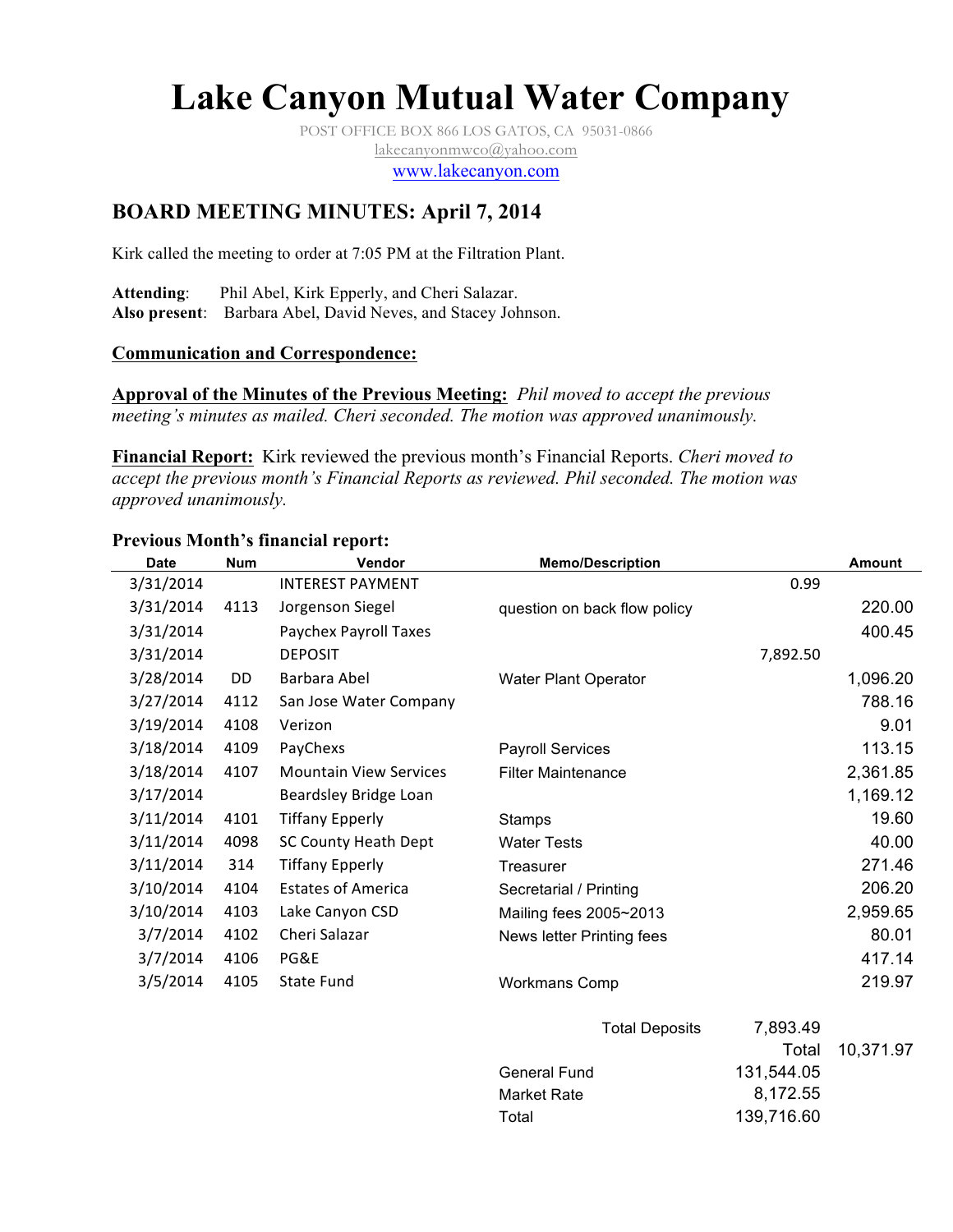#### **Previous Months Delinquencies:**

19169 Beardsley \$550 19501 Manzanita \$570

|                         | Nov   | Dec  | Jan  | Feb  | March |
|-------------------------|-------|------|------|------|-------|
| Filter out (Into Tanks) | 10896 | 9655 | 8918 | 8090 | 7945  |
| Past Midpoint           | 5100  | 4857 | 4457 | 3960 | 3811  |
| Laurel                  | 2421  | 2262 | 1814 | 1646 | 1651  |
| From San Jose Water Co. | 8238  | 6958 | 6417 | 5383 | 5236  |
| From Spring Box         | 3182  | 3018 | 2799 | 2997 | 2709  |
|                         |       |      |      |      |       |

# **Community Water Usage for the Month (gallons per day):**

**Water Quality Report:** Water test absent of coliform for the previous month.

#### **Staff Report and Maintenance:**

- 1) Barbara reported that the following occurred in the last month:
	- a. The chlorine pump failed. A backup replacement pump has been installed until a new unit can be acquired.
	- b. The spring meter failed. The meter was originally installed in 2004. A new replacement meter was installed.
	- c. The vendor which purchased the 2 filter modules that failed last month, Mountain View Services, is being asked to pursue warranty reimbursement from the manufacturer.
	- d. Our Annual Report was completed and sent to the Department of Public Health.

#### **New Business:**

- 1) David Neves has been a community water company member since 2010 and has expressed a desire to serve on the board. *Phil made a motion to approve the appointment of David Neves to the LCMWC board. Cheri seconded. The motion was approved unanimously.* Thanks so much for accepting this position, David. The Board appreciates your help.
- 2) New Water Company bank cards have been ordered for Aaron and Cheri. The first use will be to accelerate the hosting payments for the website.
- 3) The board approved terminations be posted for 19169 Beardsley and 19501 Manzanita.

#### **Old Business:**

- 1) *Phil made a motion to complete the installation of the remaining meters by the end of 2014. David seconded. The motion was approved unanimously.*
- 2) Kirk indicated that he would prepare the meter installation hardware list and the guidelines for biding the remaining meters.
- 3) *Cheri made a motion to reimburse board members for class costs associated with State required AB54 and AB240 compliance training. Phil seconded. The motion was approved unanimously.*

# **Adjournment:**

*Cheri moved to adjourn the meeting to May 5, 2014 at 19605 Manzanita Drive following the CSD meeting. Phil seconded. The motion was approved unanimously.* The meeting adjourned at 8:25pm.